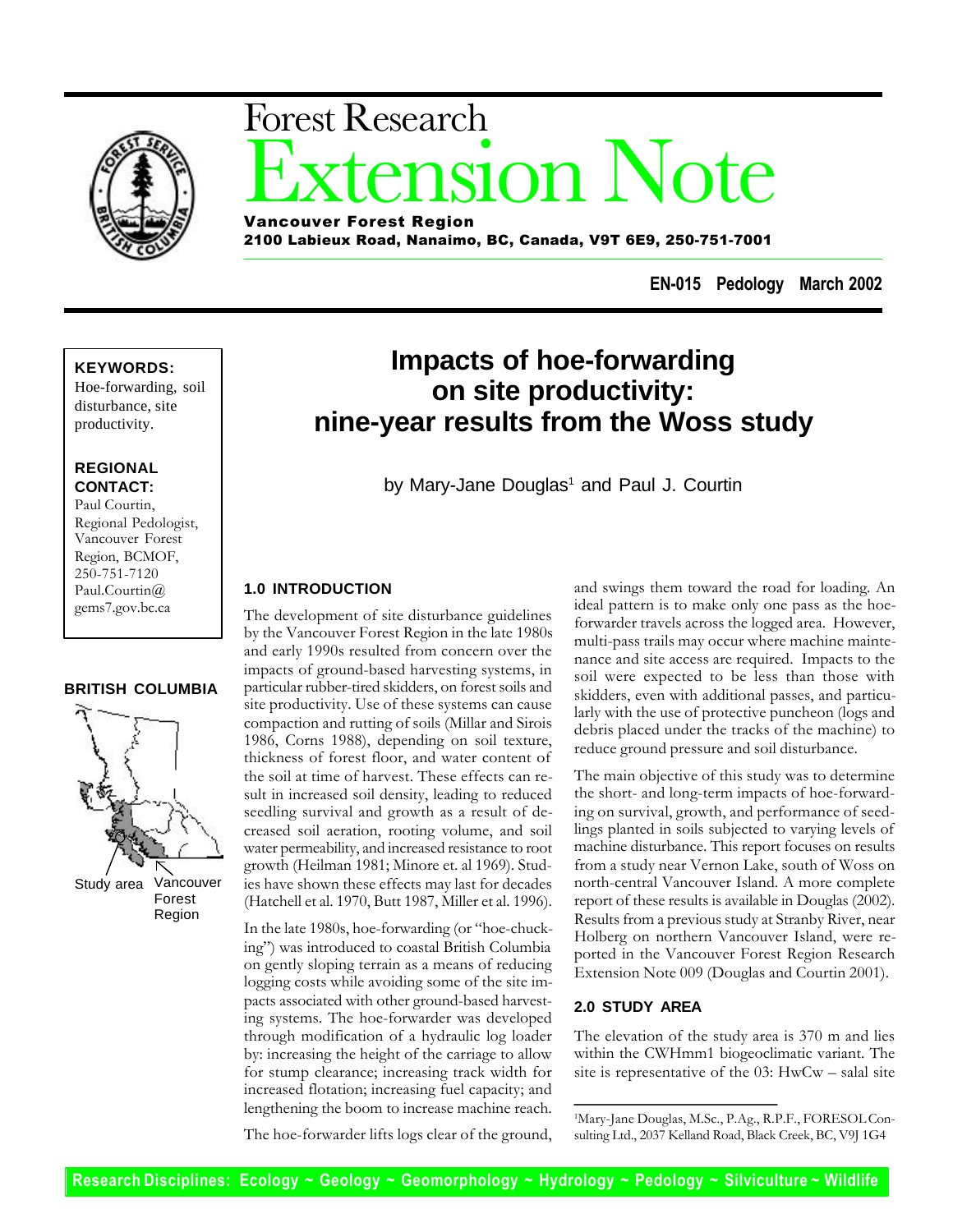series, with minor proportions of 01: HwBa – pipecleaner moss (Green and Klinka 1994). The site was selected because of its relatively uniform mineral soils on gently to moderately sloping terrain. The soils are sandy loam to loamy sand Orthic Humo-Ferric Podzols, developed from ice-contact, morainal parent materials that are moderately well drained. Coarse fragment content is approximately 55%, ranging from gravel to large boulders. Thickness of the forest floor at the time of logging averaged 29 cm. Under the Forest Practices Code, this site would have had a moderate to low hazard rating for soil compaction and puddling (BC Ministry of Forests 1999).

The original stand consisted of 40% Douglas-fir (*Pseudotsuga menziesii*), 38% western hemlock (*Tsuga heterophylla*), 19% western redcedar (*Thuja plicata*), and 3% amabilis fir (*Abies amabilis*). The understory vegetation consisted of a moderately developed shrub layer including salal (*Gaultheria shallon*), dull Oregon grape (*Mahonia nervosa*), red huckleberry (*Vaccinium parvifolium),* and Alaskan blueberry (*V. alaskaense*); a poorly developed herb layer with sporadic vanilla leaf (*Achlys triphylla*), and a well developed moss layer (*Hylocomium splendens, Eurhynchium oreganum, Rhytidiadelphus loreus*, and *Rhytidiopsis robusta*).

### **3.0 EXPERIMENTAL LAYOUT AND SAMPLING**

The study area was logged by hoe-forwarding between December 1991 and mid-February 1992, at a time when water content of the soil was high. The hoe-forwarding machine used was a Komatsu PC400-5 log loader, weighing approximately 120,000 lb, with a nominal ground pressure of 11.2 psi. In contrast to the Holberg study, puncheon was rarely used on this site. The medium to coarse-textured soils on this drier-than-mesic site are often considered relatively "robust" in terms of groundbased logging impacts. It was originally planned that the site would be logged with one-pass hoe-forwarding during the summer, with the use of puncheon prescribed only "where necessary". However, because of operational constraints, this site was logged in winter under rather unfavourable, very moist to wet soil conditions.

The original intention was to establish a study parallel to that at the Holberg site, whereby undisturbed areas between hoe-forwarded trails would be re-trafficked under controlled conditions, using a specified number of passes. However, the extent of site disturbance during the logging operation precluded this approach. Consequently, fifteen 20-metre strips were established across the study area, along tracks made by the hoe-forwarding machine. It appeared that these tracks had resulted from two to four passes with the hoe-forwarding machine, although this could not be determined with certainty. Fifteen control lines were also established in untrafficked areas.

Soil properties were assessed soon after logging. These included soil texture, thickness of the forest floor, and soil water content. Bulk density of the mineral soil was not determined for this site.

Soil disturbance levels were assessed following treatment, along the easterly track of each 20 m trafficked strip using point samples at 2 m intervals. This methodology was similar to Curran and Thompson (1991), but predates that currently used for ground disturbance surveys under the Forest Practices Code (BC Ministry of Forests 2001). Disturbances tallied included: depth of compression into the forest floor, decayed wood, or mineral soil, i.e., ruts; and depth of deposits of either organic material, mineral soil, or mixes of organic and mineral materials. Incidences of gouging of the mineral soil within the ruts was tallied separately. The puncheon impressions/deposits found on the Holberg site were almost non-existent on the Woss site. Various combinations of these disturbance types were also noted. Depth of disturbance was tallied using the following classes: shallow =  $<$  5 cm; deep = 5 - 25 cm; and very deep =  $>$  25 cm.

Ten Douglas-fir seedlings were to be planted in one of the tracks, in between the tracks, and on one of the flanks of each of the trafficked strips. A single row of 10 trees was to be planted on the control treatment, for a target of 600 seedlings across the research area. During planting in the spring of 1993, a mixture of both Douglas-fir and western redcedar seedlings were planted along the experimental lines. The number of each species varied for each treatment. In total, 568 Douglas-fir seedlings and 90 western redcedar were planted. Mortality has since reduced the number of Douglas-fir to 555, and western redcedar to 67.

Seedling height, root collar diameter, and survival were assessed at the end of the first, third, fifth and ninth growing seasons. Tree vigour was also assessed using five condition classes:

- 1. excellent seedling has good form and healthy green colour;
- 2. good seedling may be slightly chlorotic but generally looks healthy, or seedling is green and healthy, but has double or multiple leaders;
- 3. fair seedling is quite chlorotic, small in size, may have double/ multiple leaders and generally fair to poor health;
- 4. poor seedling is stunted, losing needles, chlorotic, may have multiple leaders, possibly moribund;
- 5. dead seedling has died between two measurement periods.

Each treatment line was photographed at each measurement period. Growth data for western redcedar seedlings planted along the trafficked strips has also been collected; however, only results for the Douglas-fir trees are reported here.

### **Foliar Analysis:**

Foliar analysis of the seedlings was carried out at the end of the fifth growing season to determine the foliar content of N, P, K, Ca, Mg, Al, S, Cu, Zn, Fe, Mn, B and  $SO_4$ -S. Differences in foliar levels were compared between the treatments to determine apparent treatment impacts on nutrient uptake. In addition, the foliar levels were compared with critical levels suggested by Ballard and Carter (1986), and more recently by Carter (1992).

### **4.0 RESULTS AND DISCUSSION**

### **4.1 SOIL WATER CONTENT**

Gravimetric soil water content on the moderately well drained portions of the area averaged 75%, and ranged from 52% to 123%. On localized wetter, imperfectly drained areas, soil water content ranged from 148% to 175%. These higher water contents can render the soil vulnerable to damage, including track slippage of the machinery, and puddling of saturated soil.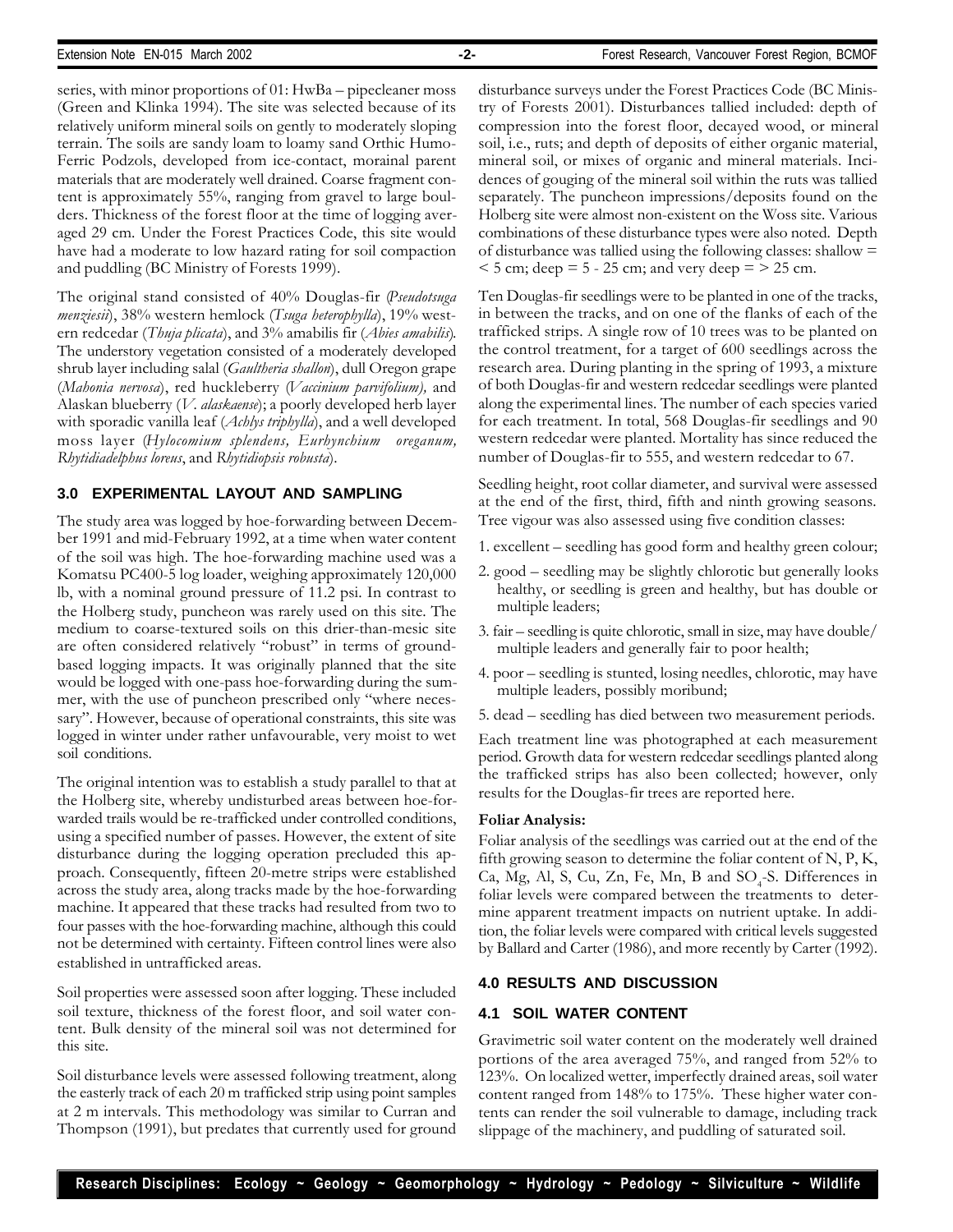

Figure 1. Compression of the organic matter by the hoeforwarder. (Photo courtesy of Alex Inselberg)



Figure 3. Treatment line H-4 soon after logging (1992). Note track impression. (Photo courtesy of Alex Inselberg)



Figure 2. Compression of the mineral soil by the hoeforwarder. (Photo courtesy of Alex Inselberg)



**Figure 4.** Treatment line H-4 after 3 years (1995). Note trees planted between the track (left), on the track (centre), and on flank (right).



**Figure 5.** Treatment line H-4 after 5 years (1997). Note trees planted between the track (left), on the track (centre), and on flank (right).



Figure 6. Treatment line H-4 after 9 years (2001). Note trees planted between the track (left), on the track (centre), and on flank (right).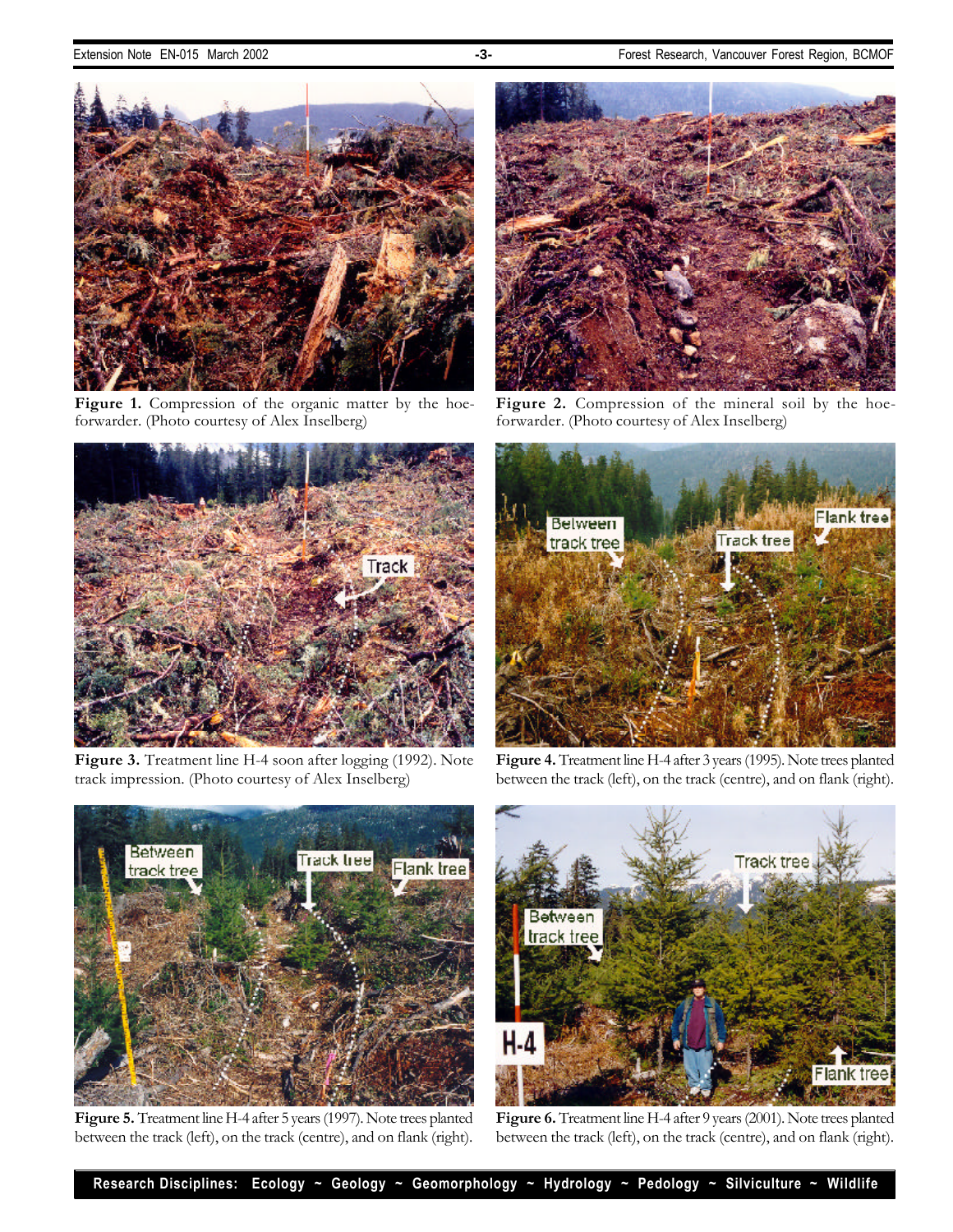**Table 1.** Disturbance levels on the tracked strips.

|           | DISTURBANCE CLASSES (% of track length) |                    |       |        |       |     |           |            |      |
|-----------|-----------------------------------------|--------------------|-------|--------|-------|-----|-----------|------------|------|
| <b>UN</b> | DWI(c)                                  | O <sub>l</sub> (c) | MI(c) | O( p ) | MI(p) | OD  | <b>MD</b> | <b>MOD</b> | МG   |
| 6         |                                         | 6 s                | 6 s   |        |       | 1 s |           | 1 s        |      |
|           | 12 <sub>d</sub>                         | 25d                | 23 d  |        |       | 7 d | 1 d       | 5 d        | 5 d  |
|           | 1 vd                                    |                    | 1 vd  |        |       |     |           |            | 1 vd |

<sup>1</sup>Disturbance Class Abbreviations:

First letter(s): UN - undisturbed, intact forest floor; DW - decayed wood; O – organic matter; M - mineral soil; MO - mixed mineral soil and organic matter.

Second (third) letter: I – impression; D – deposit; G - gouge.

Lower case, in brackets: (c) - compression by machine tracks; (p) - impression or deposit caused by puncheon.

Disturbance class depths:  $s$  - shallow =  $<$  5 cm; d - deep =  $5-25$  cm; vd - very deep =  $>$ 25 cm.

### **4.2 TRACK DISTURBANCE SURVEYS**

Several disturbance classes were observed on the trafficked strips following logging by the hoe-forwarding machine (Table 1). The most common disturbance type (74%) was impression into the soil, as a result of compression by the machine tracks, i.e., ruts. Forty-four percent of these occurrences were found in the forest floor or decayed wood (Figure 1); 30% were impressions into the mineral soil (Figure 2). Although incidence of mineral soil gouging along the ruts accounted for only an additional 6% of the tracks, up to 40% of one particular track was gouged by the hoe-forwarder. This track was situated on an incline, and wet soil conditions reduced soil strength, increasing the displacement and puddling of the underlying mineral soil.

Puddling of mineral soil, like compaction, results in reduced soil permeability and aeration, but soil density increases are lower than for compaction. Adverse impacts on tree growth can be expected where puddling and gouging occur. Incidences of deposits (either organic or mixed organic and mineral soil deposits) were few on this site (15%). Deposits and impressions created by puncheon as found on the Holberg site were non-existent on the Woss site.

### **4.3 SEEDLING SURVIVAL**

Seedling survival after five years was greatest on the control and flank treatments (95%). Lowest survival was found on the tracks (91%). After nine years, an additional 2% mortality occurred on both the track and the flank treatments. The main causes of mortality after five years included root disease (*Armillaria ostoyae*) and damage by Roosevelt elk (*Cervus canadensis roosevelti*). However, by nine years, incidence of root disease was insignificant, and damage by elk was limited to only a few trees.

### **4.4 HEIGHT AND DIAMETER INCREMENTS**

Figures 3 to 6 show an example of the growth of Douglas-fir across a trafficked strip over the past nine years. Douglas-fir trees growing on the tracks had the poorest height growth after both five and nine years (Figures 5, 6, 7; Table 2). No significant differences in height growth were found between the other treatments after five years, but those trees growing between the tracks, and on the undisturbed controls, had the best height growth

| Table 2. Height increments of Douglas-fir showing significant |  |
|---------------------------------------------------------------|--|
| differences.                                                  |  |

| <b>Height</b><br>increment<br>(cm) | "p" value<br>for<br>model | Treatment <sup>1</sup>  |                |       |       |  |  |
|------------------------------------|---------------------------|-------------------------|----------------|-------|-------|--|--|
|                                    |                           | a                       | а              | а     | b     |  |  |
| <b>Three Year</b>                  | 0.000                     | <b>Between</b><br>track | Control        | Flank | Track |  |  |
|                                    |                           | a                       | a              | a     | b     |  |  |
| <b>Five Year</b>                   | 0.000                     | Control                 | <b>Between</b> | Flank | Track |  |  |
|                                    |                           |                         | track          |       |       |  |  |
|                                    |                           | a                       | а              | ab    | b     |  |  |
| <b>Nine Year</b>                   | 0.011                     | <b>Between</b><br>track | Control        | Flank | Track |  |  |

<sup>1</sup>Treatments with the same letter are not significantly different.



**Figure 7.** Nine year height increment of Douglas-fir.

### after nine years.

In the first five years, trees growing on the controls had the poorest diameter growth; the best diameter growth was found in those trees growing between the tracks (Figure 8; Table 3). By year nine, diameter growth was best in those trees growing between the tracks. Poorest diameter growth was found in the track trees. Diameter growth increased considerably in those trees growing on the undisturbed controls after nine years. Compet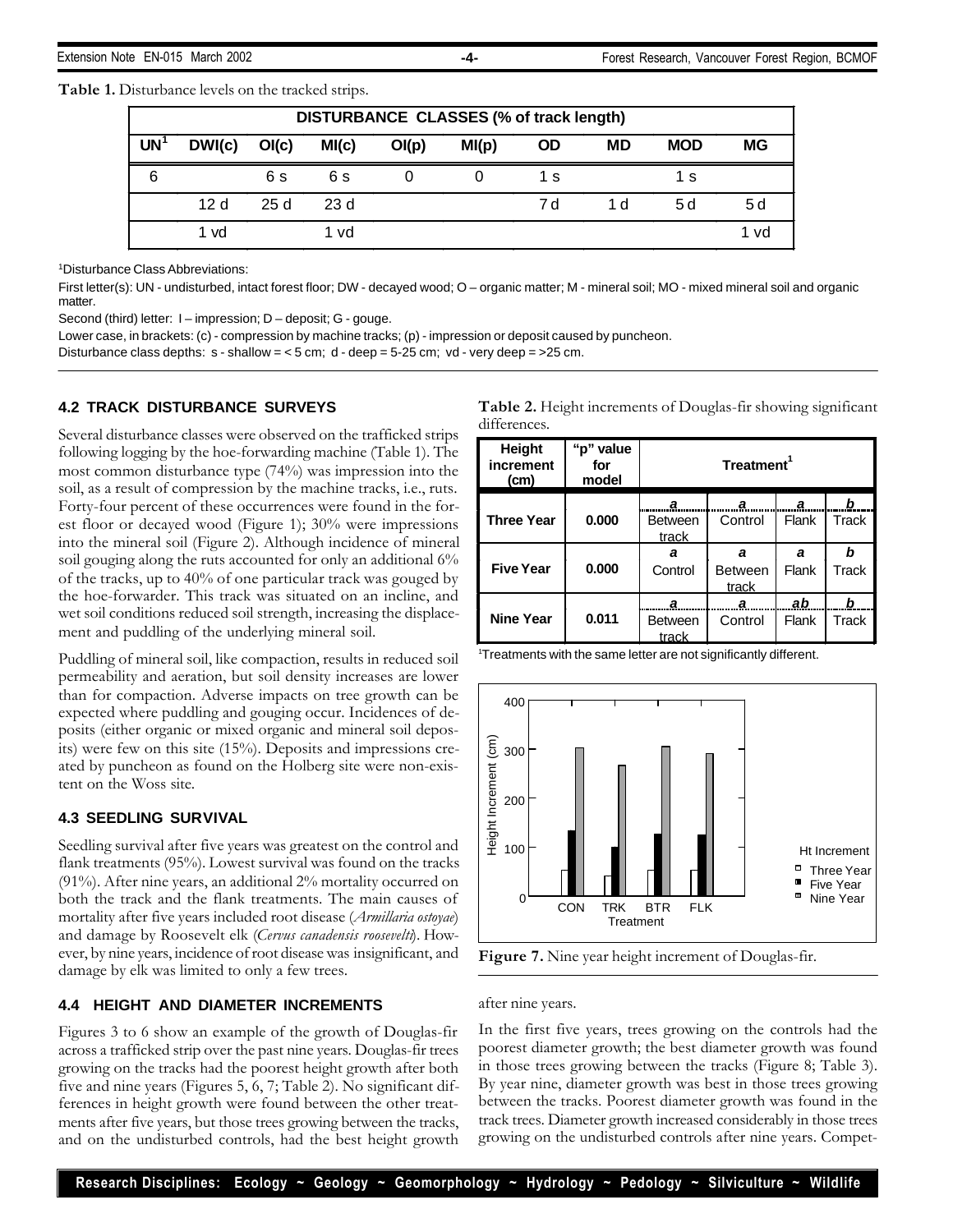ing vegetation in the control plots likely resulted in increased height growth at the expense of diameter increment during the first five years. However, once the trees overtopped the competing vegetation, diameter increment increased considerably.

### **4.5 SEEDLING VIGOUR**

Trees with good form and vigour were more commonly found in the control and flank treatments after both five and nine years (29 to 53%). Those with slight chlorosis (condition class 2) were more abundant on the track and between-track treatments (61 to 80%). A greater incidence of "fair" (class 3) trees was found in trees growing between the tracks and on the flanks, particularly after nine years. However, a general chlorosis was observed after nine years in most of the trees on this site, including those growing on the controls.

### **4.6 FIVE YEAR FOLIAR NUTRIENT LEVELS**

Foliar levels of S were significantly higher after five years in those trees growing on the trafficked areas (Table 4). The reason for this apparent increase in S availability is unclear, since one would expect reduced S uptake where organic matter was removed or the soil was compacted. After nine years, some of the trees showed a patterned chlorosis, whereby the younger foliage appeared chlorotic while the previous year's foliage remained green. It is possible these trees are now deficient in S (Tisdale et al. 1985; Walker and Gessel 1991).

Although no significant differences in foliar N were found between treatments after five years, critical values (Ballard and Carter 1986, Carter 1992) suggest that trees growing on the tracks were moderately to severely deficient in N. Those trees growing on the control, between the tracks, and on the flanks were suggested to have a slight to moderate N deficiency. A general chlorosis was observed in many of the Douglas-fir trees after five years, supporting the suggestion of a possible N deficiency. By nine years, many of the trees appeared to be even more chlorotic, including those growing on the controls. Site factors, other than treatment, are likely contributing to this overall effect on tree vigour and performance.

Comparison of five-year foliar Mg levels to critical values suggested a moderate to severe deficiency, regardless of treatment. The occurrence of patterned chlorosis on the foliage where the mid-vein of the needle remained green, was observed on several trees. This is characteristic of low foliar Mg levels. The relatively coarse texture of the soils on this site, together with a low

**Table 3.** Diameter increments of Douglas-fir showing significant differences.

| <b>Diameter</b><br>increment<br>(c <sub>m</sub> ) | "p" value<br>for<br>model | Treatment <sup>1</sup>  |         |       |         |  |  |
|---------------------------------------------------|---------------------------|-------------------------|---------|-------|---------|--|--|
|                                                   |                           | а                       | ab      | b     | b       |  |  |
| <b>Three Year</b>                                 | 0.003                     | <b>Between</b><br>track | Track   | Flank | Control |  |  |
|                                                   |                           | а                       | ab      | b     | b       |  |  |
| <b>Five Year</b>                                  | 0.014                     | <b>Between</b><br>track | Track   | Flank | Control |  |  |
|                                                   |                           | а                       | ab      | ab    | b       |  |  |
| <b>Nine Year</b>                                  | 0.043                     | <b>Between</b><br>track | Control | Flank | Track   |  |  |

<sup>1</sup>Treatments with the same letter are not significantly different.



**Figure 8.** Nine year diameter increment of Douglas-fir.

soil organic matter content, low base saturation, and low cation exchange capacity have likely contributed to a possible Mg deficiency on this site (Ballard and Carter 1986, Leaf 1968, Pritchett 1979).

Treatment effects on foliar micronutrient levels were also indicated after five years. Foliar levels of Cu, Mn, and B all showed significant though inconsistent differences between treatments (Table 4). However, critical values suggested no deficiency of Cu or Mn, regardless of treatment. A possible deficiency was suggested for B, regardless of treatment. Occurrence of leader dieback, which is characteristic of B deficiency, was observed on several trees. Foliar levels of Al were significantly higher on the trafficked areas. Elevated levels of this element can interfere with the uptake of other essential nutrients, such as Mg.

| Treatment                      |                            | $SO4-S$ | в       | Cu      | Mn   | Al     |  |  |  |
|--------------------------------|----------------------------|---------|---------|---------|------|--------|--|--|--|
|                                | percent                    |         |         | ppm     |      |        |  |  |  |
|                                | matter basis (Mean)<br>drv |         |         |         |      |        |  |  |  |
| <b>Control</b>                 | 0.119                      | 121     | 8.74    | 4.43    | 707  | 240    |  |  |  |
| <b>Track</b>                   | $0.130*$                   | 203*    | 7.83    | 4.08    | 563* | $317*$ |  |  |  |
| <b>Between</b><br><b>Track</b> | $0.132*$                   | 202*    | $7.35*$ | 4.39    | 590* | 328*   |  |  |  |
| <b>Flank</b>                   | $0.130*$                   | 192*    | 7.80    | $5.19*$ | 534* | $318*$ |  |  |  |

**Table 4.** Levels of foliar nutrients at five years showing significant contrasts.

 $^\text{1}$  indicates significant difference to the control at alpha=0.05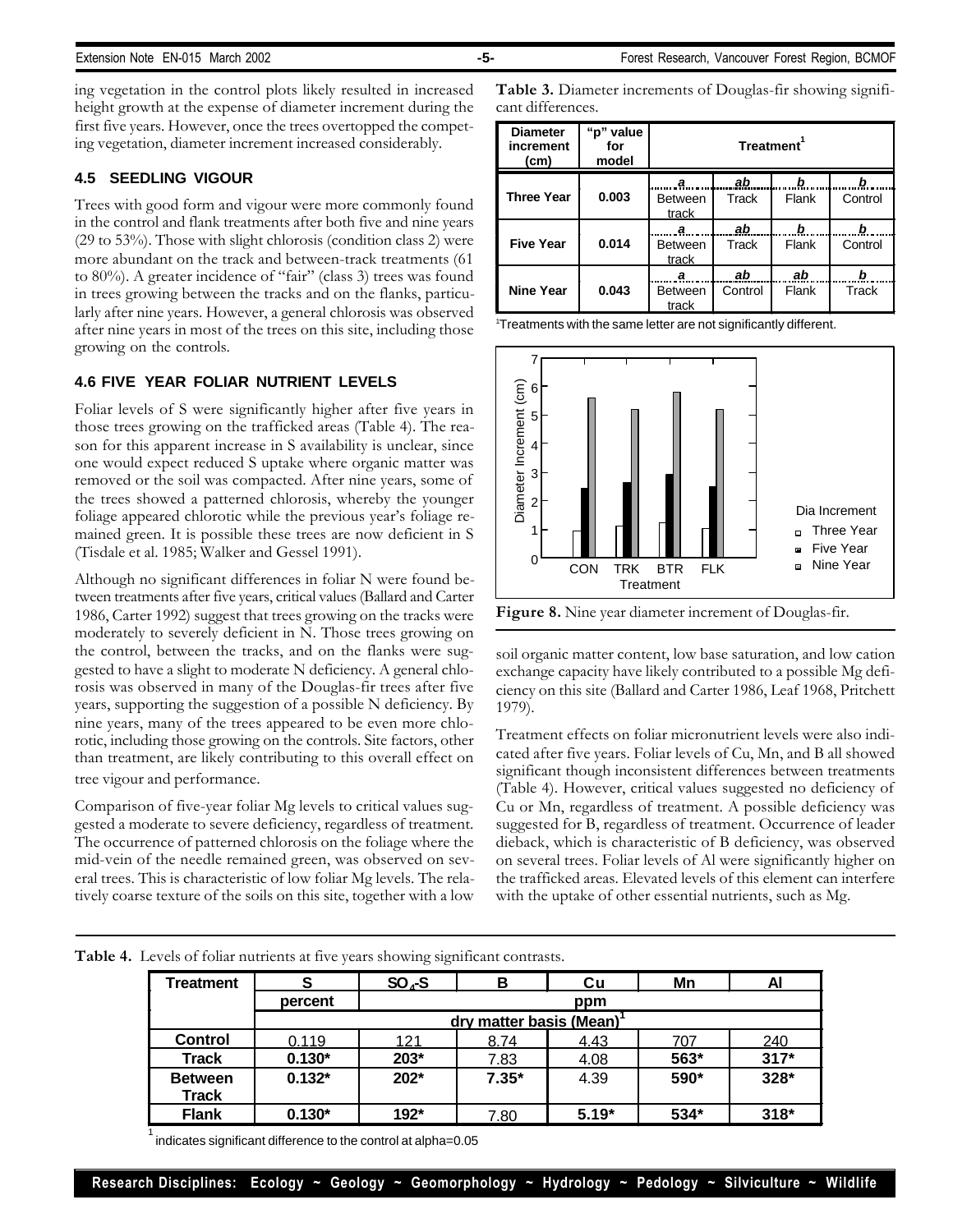### **5.0 CONCLUSIONS**

The impacts of trafficking this site under relatively wet soil conditions have become increasingly apparent up to the nine year assessment. Douglas-fir trees growing on the tracks had reduced height and diameter growth; the best growth was found in those trees growing between the tracks. However, vigour of the between-track trees indicated a greater proportion of lower vigour class 2 and 3 trees for this treatment. Trees with the best vigour were found on the control and flank treatments.

Foliar analysis at five years, along with observations of chlorosis and signs of other nutrient deficiencies across the study site after nine years, indicates that tree nutrition is generally a limiting factor at this study site. This is very likely due to the relatively coarse texture, high coarse fragment content, and low organic matter content of the mineral soils, which have a low cation exchange capacity and low base saturation. Deficiencies of N, Mg, and B are indicated at the site regardless of treatment effects. Whether and to what extent the treatment has changed the severity of deficiencies is unclear based on the limited analysis available. However, with inherent site characteristics that have the potential to be limiting, it is important that site nutrient capital be preserved and maintained as much as possible.

Although these soils were anticipated to be "fairly robust," i.e., having a moderate to low hazard rating for soil compaction and puddling, it now appears that these medium to coarse-textured soils were prone to soil compaction and puddling under wetter soil conditions. Therefore, these soils require some protection from the impacts of trafficking, particularly if they are to be logged under wet, winter conditions.

As in the Holberg study, soil disturbance results for this site were obtained only for the tracked areas of the treatment, since the intent was to determine the effects of specific disturbances. This approach does not compare to the current procedure under the Forest Practices Code, whereby a survey is conducted on an area or cutblock basis. Results of a survey by Thompson (1997) showed that eight hoe-forwarding sites that were surveyed using Forest Practices Code procedures were all compliant and within the allowed 5 percent detrimental disturbance limit.

### **6.0 MANAGEMENT IMPLICATIONS**

Sites with moderate to low compaction and puddling hazard, i.e., mesic and drier sites with sandy loam to loamy sand soil, should be considered for seasonal or weather operating restrictions. Hoe-forwarding without puncheon during wet soil conditions will likely result in detrimental disturbance, leading to reduced growth and performance of Douglas-fir or other species. The extent of such detrimental effects can be controlled with the use of protective puncheon or mats, and by the pattern used during logging. In addition, spot remediation of disturbed areas with the machine concurrent with logging will also reduce the level of detrimental disturbance.

- Ballard, T.M. and R.E. Carter. 1986. Evaluating forest stand nutrient status*.* BC Ministry of Forests, Land Management Report No. 20. 60 pp.
- BC Ministry of Forests. 1999. Hazard Assessment Keys for Evaluating Site Sensitivity to Soil Degrading Processes Guidebook, 2nd ed, Version 2.1*.* For. Prac. Br., BC Min. For., Victoria, BC. Forest Practices Code of British Columbia Guidebook. 24 pp.
- BC Ministry of Forests. 2001. Soil Conservation Surveys Guidebook 2nd ed*.* For. Prac. Br., BC Min. For., Victoria, BC. Forest Practices Code of British Columbia Guidebook. 63 pp.
- Butt, G. 1987. Effects of skidder compaction on tree productivity. MacMillan Bloedel Limited, Nanaimo, BC. Unpublished Report. 62 pp.
- Carter, R.E. 1992. Diagnosis and interpretation of forest stand nutrient status. *In* Forest fertilization sustaining and improving nutrition and growth of western forests*.* H.N. Chappell, G.F. Weetman, R.E. Miller (eds.). Included in the Forest Fertilization Guidebook, Forest Practices Code of British Columbia, September, 1995. 57 pp.
- Corns, I.G.W. 1988. Compaction by forestry equipment and effects on coniferous seedling growth on four soils in the Alberta foothills. *In* Can. J. For. Res*.* 18: 75-84.
- Curran, M. and S. Thompson, in association with the Forest Site Degradation and Rehabilitation Committee. 1991. Measuring soil disturbance following timber harvesting. BC Ministry of Forests, Land Management Handbook Fieldguide Insert 3.
- Douglas, M.J. 2002. Impacts of the hoe-forwarding harvesting system on site productivity, nine year report, Woss study site. Unpublished report submitted to Science Council of British Columbia for Forest Renewal BC.
- Douglas, M.J. and P.J. Courtin. 2001. Impacts of hoeforwarding on site productivity*.* BC Ministry of Forests, Forest Research Extension Note 009, Vancouver Forest Region.
- Green, R.N. and K. Klinka. 1994. A field guide for site identification and interpretation for the Vancouver Forest Region. Land Management Handbook No. 28. Min. of Forests, Victoria, BC. 285 pp.
- Hatchell, G.E., C.W. Ralston, and R.R. Foil. 1970. Soil disturbances in logging: effects of soil characteristics and growth of loblolly pine in the Atlantic Coastal Plain. *In* J. For. 68: 772- 775.
- Heilman, P. 1981. Root penetration of Douglas-fir seedlings into compacted soil. *In* Forest Science 47: 660-666.
- Leaf, A.L. 1968. Potassium, magnesium, and sulphur deficiencies in forest trees. *In* Forest fertilization - theory and practice, T.V.A., Muscle Shoals, Alabama. p, 88-122.
- Miller, J.H. and D.L. Sirois. 1986. Soil disturbance by skyline yarding vs skidding in a loamy hill forest. Soil Sci. Soc. Am. J. 50: 1579-1583.